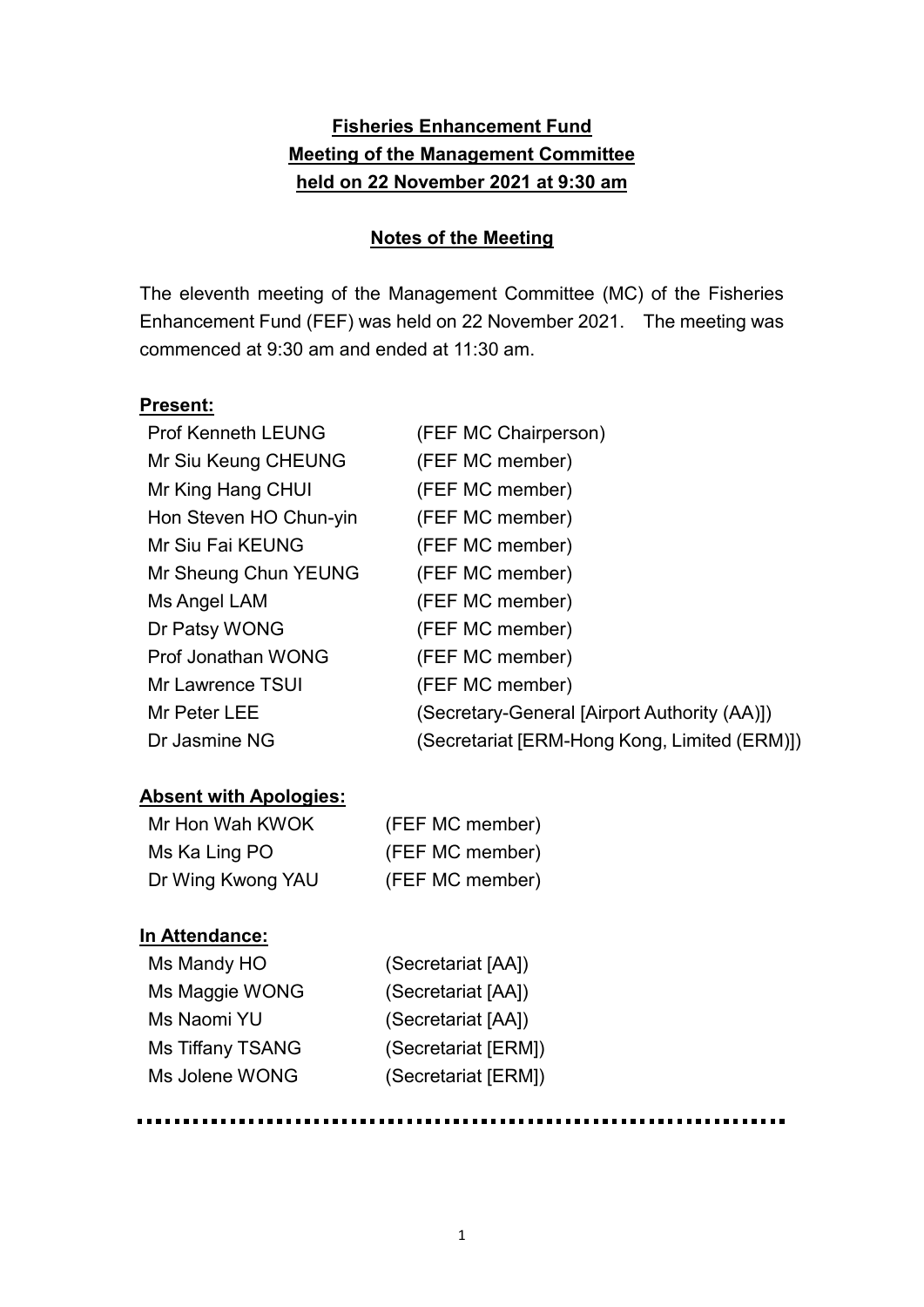### **Agenda Item 1 – Matters Arising from Last Meeting**

- 1. The Chairperson welcomed all Members to the meeting. The Chairperson asked if Members had any concerned matters arising from the previous FEF MC meeting held on 20 May 2021, and mentioned that the FEF operation documents revision, which was raised in the last meeting, would be discussed under agenda item 4 in this meeting. No members raised any concerns. The Chairperson concluded that there was no matters arising from the last FEF MC meeting.
- 2. The Chairperson mentioned that the Secretariat circulated the draft minutes of the last meeting to all Members for review and was accepted on 9 November 2021. The Chairperson would sign the finalised meeting minutes which would be uploaded to the dedicated website subsequently.

### **Agenda Item 2 – Discussion of Existing FEF Funded Projects**

## **a. Overview of FEF Funded Projects (Years 2019/20, 2020/21 and 2021/22)**

3. The Secretariat briefed Members on the status of funded projects for Years 2019/20 to 2021/22, and reminded Members of the anticipated dates for reviewing the Progress and Completion Reports. The Secretariat also stated that those Reports would be sent to the Members without conflict of interest for review. The accepted Completion Reports (excluding the financial details) would be uploaded to the dedicated website.

#### **b. Completed Funded Projects (Years 2019/20 and 2020/21)**

4. The Secretariat briefed Members on the status and outcomes of the completed funded projects, including the FEF2018006A - Training of Fishermen for the Development of Mobile Application to Support the Sales of Local Capture Fisheries, the FEF2019004 - Sustainable Aquaculture Development Project and the FEF2019005 - Sustainable Aquaculture Development Pilot Project - Australian Redclaw Crayfish, for Year 2019/20 and Year 2020/21 respectively.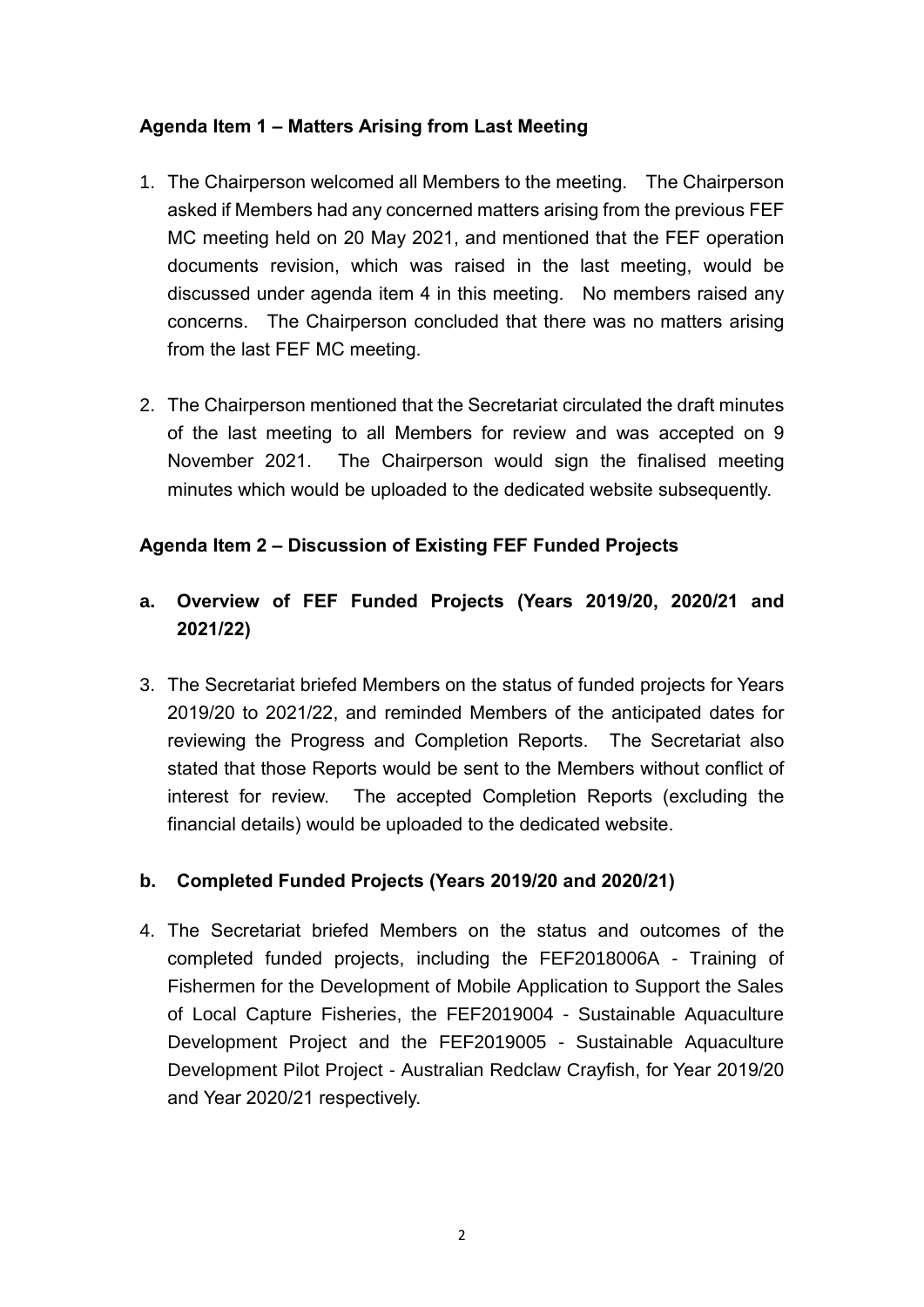# **Agenda Item 3 – Assessment of FEF Applications (Year 2021/22 – 2 nd Round)**

- 5. The Secretariat reported to the Members that five new applications received for the 2<sup>nd</sup> round of application for Year 2021/22. Summaries of the new project applications were presented to the Members for reference. The Secretariat reported that the total approved annual budget for the FEF applications for Year 2021/22 was HK\$22.36M.
- 6. The Chairperson stated that the order of discussion would be in ascending order of application reference numbers and the Secretariat had provided the anonymous assessment scores to all Members before the meeting for discussion purpose. Prior to the discussion of each project application, the Secretariat would recap the comments of assessors for Members' reference. Members with potential conflict of interest would be invited to leave the meeting room prior to the discussion of the respective applications.
- 7. After Members' discussion on all the new applications, the Secretariat concluded that there was one application approved in principle. The Secretariat would contact and follow up with the successful applicant, and would convey Members' comments and suggestions to the unsuccessful applicants for reference.
- 8. The Secretariat confirmed that the project team of the approved project is a Specified Recipient Organisation and therefore could adopt the alternative arrangement when submitting the statement of accounts for the project.

#### **Agenda Item 4 – Review of Funds Programme and Operation**

9. The Secretariat mentioned that in the last meeting, Members expressed their concerns on enhancement of fishermen's participation in the funded projects, and the benefits brought to fishermen groups. In response to these suggestions, the Secretariat revised the relevant FEF operation documents. In addition, after reviewing the current operation documents with reference to the guidelines of other similar funds, the Secretariat revised the clauses on the level of funding support for certain expenses, and the ownership of project assets. All the draft documents (nine in total) had been circulated to Members for review before the meeting, and no comments were received. The Secretariat then introduced the key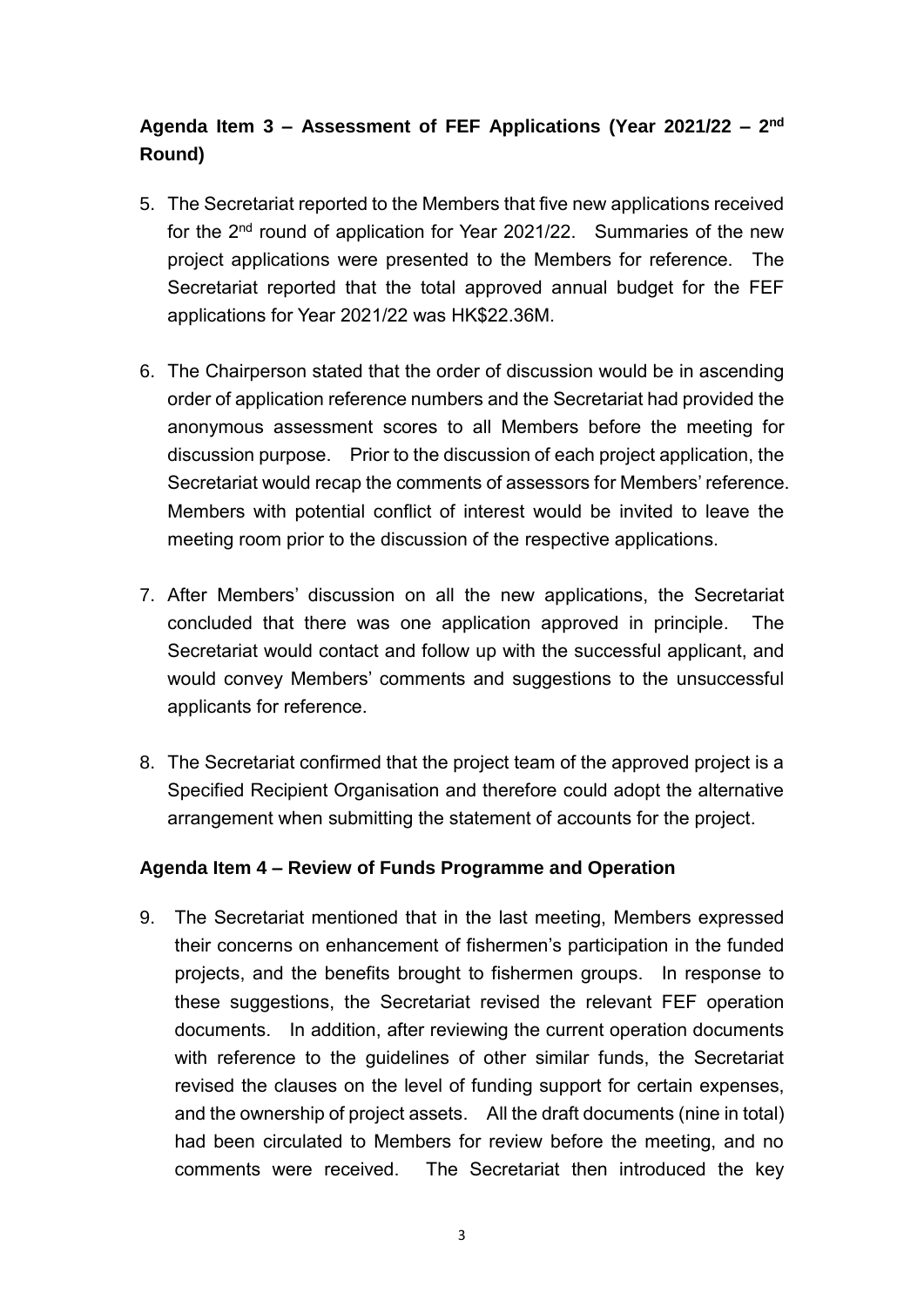changes in the FEF operation documents to Members.

10. The Chairperson summarised Members' comments after discussion and agreed to revise the FEF operation documents to encourage project teams to collaborate and share project outcomes with the industry, in order to benefit the fishing industry. The Secretariat would draft the relevant changes in the FEF operation documents accordingly, and circulate to Members for review.

### **Agenda Item 5 – Funding Theme for Year 2022/23 Application**

11.The Chairperson led the discussion with Members on the funding theme for Year 2022/23. The Secretariat suggested to determine the theme according to the revisions of the FEF operation documents. The Chairperson proposed to set the theme as "expanding the development of fishing industry and promoting fishermen's knowledge and technology". A Member agreed but suggested to change the latter part as "promoting the transition of fishermen". *[Post-meeting notes: The Secretariat proposed the funding theme for Year 2022/23 as "increasing fishermen participation and promoting the transition of fishing industry" after the meeting and the theme was approved by Members on 29 November 2021.]*

## **Agenda Item 6 – Anticipated Timeline of Activities for the Next Half-year Period**

12. The Secretariat explained to Members about the anticipated timeline of activities for the next half-year period and mentioned that the funding agreement for the newly approved application would be signed before January 2022 and the project would commence on 1 January 2022. Application for new projects for Year 2022/23 was anticipated to be opened from 1 December 2021. New applications received on or before 31 January 2022 would be considered in the assessment for the 1<sup>st</sup> round of application which would be conducted from April to May 2022. Completion Reports of the funded projects for Year 2021/22 would be collected from June to July 2022. The Secretariat also mentioned about the anticipated dates for the next FEF MC and Steering Committee (SC) meetings.